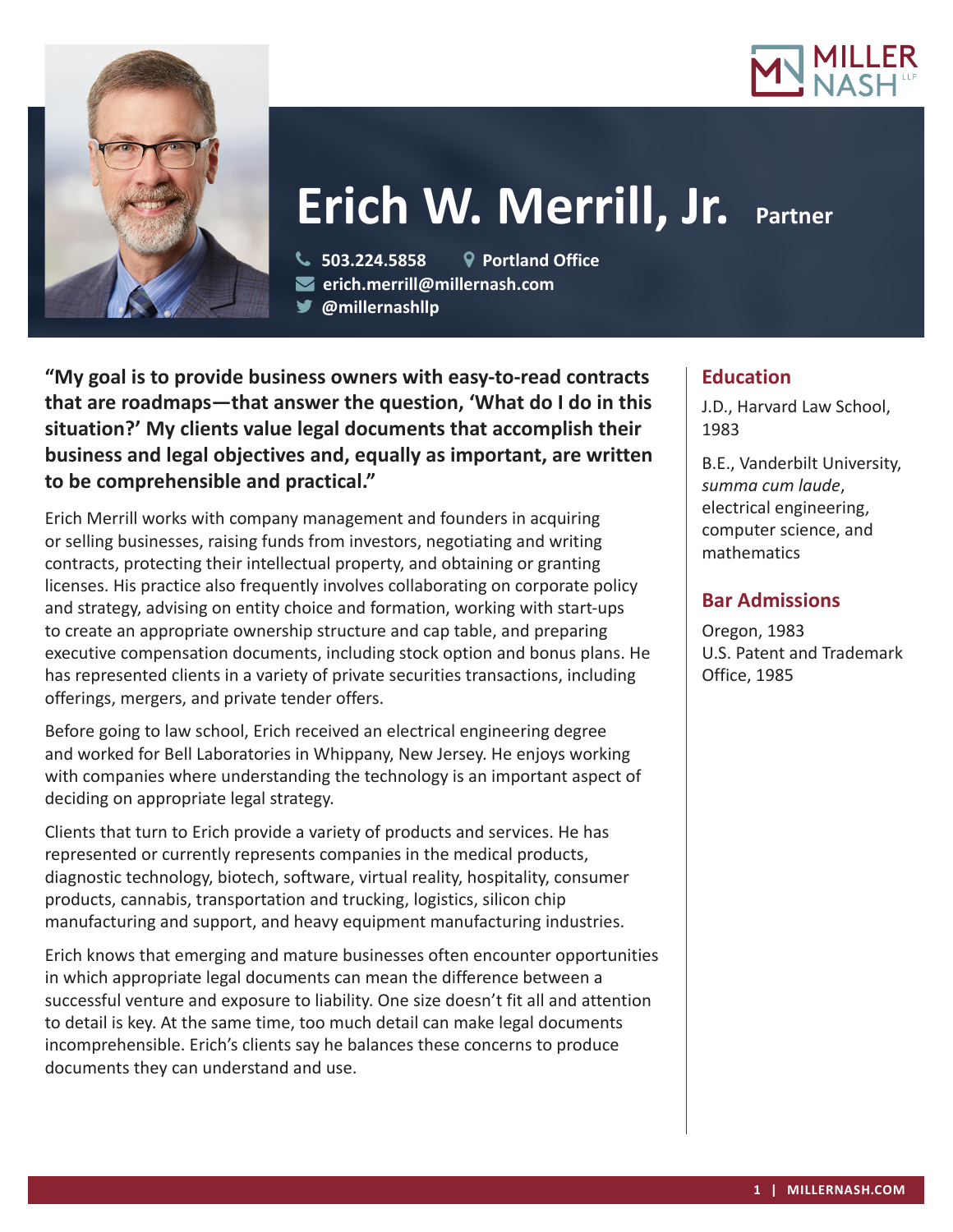

## **Professional Activities**

- Oregon State Bar, member
	- Business Law Section, past chair
	- Computer Law Section, past executive committee member
	- Limited Liability Company Legislation Task Force, member
- TechAmerica (Oregon Chapter), past chair of emerging business committee
- Technology Association of Oregon (fka Software Association of Oregon), past program committee member
- **Diamage 1** Organization for Corporate Governance, Washington, D.C., steering committee member

### **Civic Activities**

- Free Geek, board member
- **Portland Venture Group, associate member**
- Volunteer Lawyers Project
- **Senior Law Project**
- Campaign for Equal Justice
- First Presbyterian Church, member and trustee
- **Firiends of Menucha Foundation, past president, director**
- United Way, past firm campaign leader
- Habitat for Humanity, Miller Nash team, past organizer

## **Representative Experience**

#### **Mergers & Acquisitions**

- Formation and sale of packaging logistics business. Erich worked with two founders to form and within two years complete the successful exit sale of a software and AI-driven packaging logistics business. The transaction involved supervising and coordinating the efforts of more than twenty attorneys.
- Long-term representation and exit sale of transportation data company. Erich served as lead counsel in the sale of this software company to a strategic acquiror for a mix of cash, acquiror stock, and a multi-stage earn-out.
- Acquisition of established businesses. Erich has recently led transactions for buyers acquiring established businesses in the manufacturing, produce distribution, and fuels industries.

#### **Private Securities Offerings**

- McMenamins Series A offering. Erich served as lead counsel for this \$20 million offering of nonvoting preferred stock being undertaken to provide equity funding to a family-owned pub, restaurant, and hotel business located in Oregon and Washington. The offering was conducted under Rule 506(c), which allows for public solicitation.
- Cannabis industry company convertible note offering. Erich was the lead attorney on this \$4 million note offering, completed in July 2019. He has been the lead attorney on prior preferred stock and convertible note offerings for this company, which raised a total of \$12 million prior to the convertible note offering.
- Private placements for diagnostics company. Erich is the outside general counsel for this California-based diagnostics company. He has worked with the company on a number of preferred stock and convertible note private placements, raising approximately \$5 million.

#### **Business Contracts**

 Cancer therapy start-up license agreement. Erich has long been outside general counsel for this cancer therapy start-up. He recently assisted the company with a major international license transaction in which the company's therapeutic drug will be used in clinical trials in the U.S. and overseas.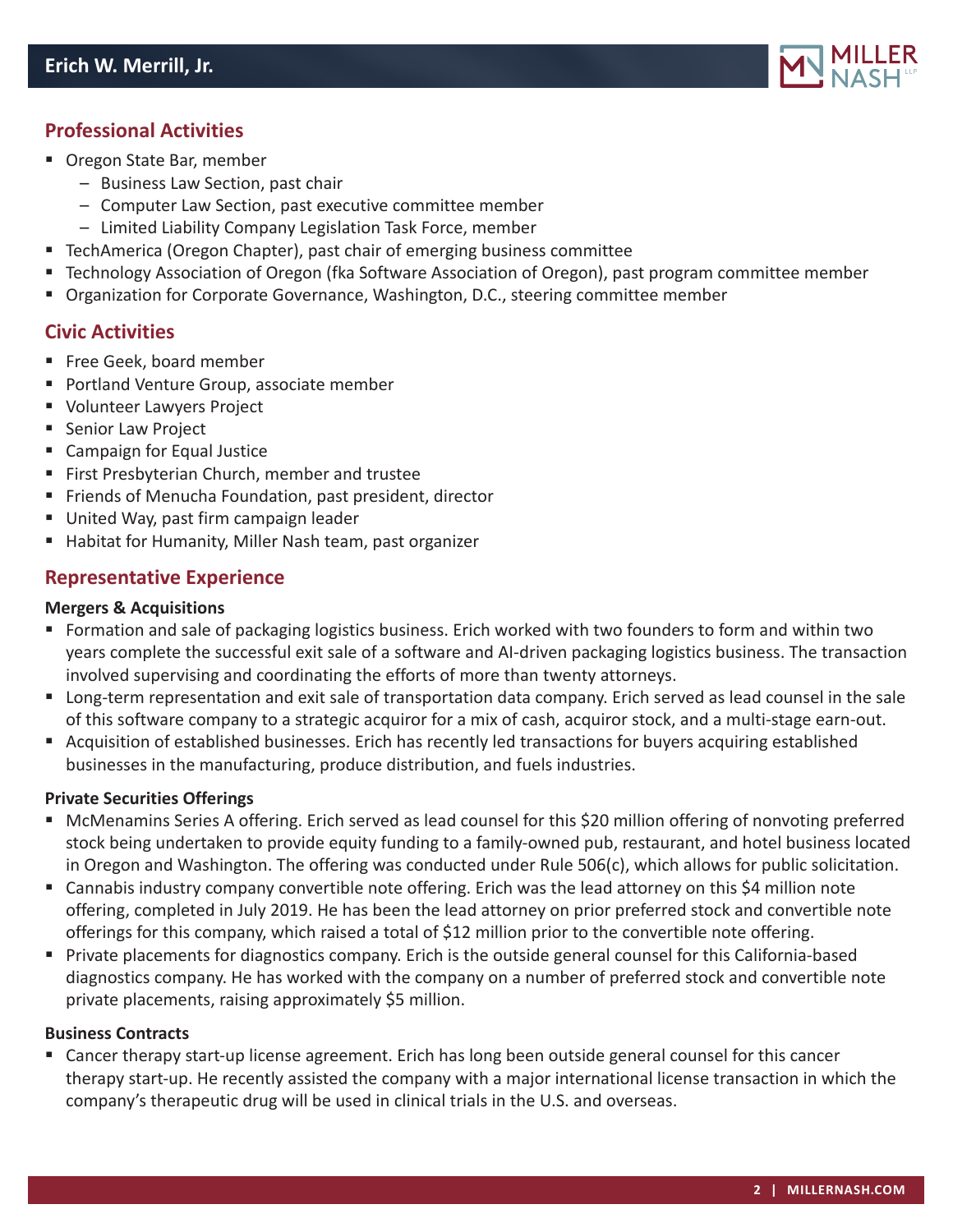

- Key supplier contract. Erich guided the drafting of a contract to be used by a client nationwide in procuring qualified mechanical and electrical maintenance services for its customers' installed products.
- Consulting contracts; NDAs. Erich routinely assists clients with NDAs, consulting agreements, technology and IP licenses, services contracts, and standard terms of sale.

## **Publications**

- "Supreme Court Expands Rights to Register Domain Names as Trademarks," Miller Nash Graham & Dunn, *IP Law Trends* (July 2020)
- "Amendment of Articles & Bylaws" and "Redemption or Purchase of Corporate Shares," Advising Oregon Business, OSB CLE (1989, 2001, 2007, 2017)
- "Startup Tip: New Crowdfunding Regulations," *Oregon Business* Magazine (Jan. 2017)
- "Building a Better Board of Directors," *Daily Journal of Commerce*, Law Focus Section (July 2012)
- "Top Three Things to Know Before Hiring a Finance Lawyer," Miller Nash, *News You Can Use* (Nov. 2011)
- "Ten Traps for Entrepreneurs to Avoid," Miller Nash (Jan. 2009)
- "How to Know What You Owe: Sorting Out Disclaimed Damages," Miller Nash, *News You Can Use* (July 2007)
- "Selling It: Supreme Court Gives Manufacturers New Pricing Rights," Miller Nash, *News You Can Use* (July 2007)
- "Companies Find Alternative Ways to Attract Investors," *Portland Business Journal* (June 2006)
- "Federal Government Attempts to Can The SPAM," Miller Nash, *News You Can Use* (Jan. 2004)
- "IP Protection on a Shoestring," Miller Nash (Sept. 2002)
- "The Internet Meets the ADA," Miller Nash (Aug. 2001)
- "Treatment of Oregon Limited Liability Companies in States Without Limited Liability Statutes," *Oregon Law Review* (Spring 1994)
- "'Hardware Agreements,'" Oregon State Bar, *Computer Law*, Chapter 5 author (1992)

## **Presentations**

- "Buyer's Representations and Warranties in a Business Sale," Lorman Education Services, webinar (Aug. 2020)
- "Seller's Representations and Warranties in a Business Sale," Lorman Education Services, webinar (May 2020)
- "Nonbinding Legal Documentation in Commercial Transactions," Lorman Education Services (June 2019)
- "Legal Issues When Raising Money," The Initiative, 2019 Accelerator Program (Jan. 2019)
- "Drafting and Negotiating Effective Letters of Intent for M&A Transactions," Lorman Education Services (Jan. 2018)
- "Negotiation Exercise," Oregon State Bar, Business Law—The Life of a Deal (Nov. 2017)
- "Contract Review & Administration—Tips to Avoid Risk and Effectively Manage Your Contracts," Miller Nash Graham & Dunn, July Breakfast Roundtable (July 2016)
- "'Public' Real Estate Securities Offerings Rule 506(c) and the McMenamins Offering," Oregon State Bar, Real Estate and Land Use Luncheon Program (June 2014)
- "A Primer: What Corporate Lawyers Should Know About The America Invents Act," Seattle University School of Law, CLE (Apr. 2012)
- "Contract Review and Administration," Miller Nash, Breakfast Roundtable (Feb. 2012)
- "Ten Traps for Entrepreneurs to Avoid," Willamette Management Associates Insights (Dec. 2009)
- "Protecting Your Intellectual Property Legal Dos, Dont's, and Tips," Miller Nash, Roundtable (Oct. 2009)
- "Joined at the IP—A Practical Guide to Joint Development/Collaboration Deals," Oregon Chapter of the Association of Corporate Counsel (Feb. 2008)
- "Protecting Your Intellectual Capital: Noncompetition and Nonsolicitation Agreements," panelist (May 2007)
- "Venture Capital Investments and Exits Before and After the Internet Bubble," Willamette Law Review College of Law, Program in Law & Business (Jan. 2004)